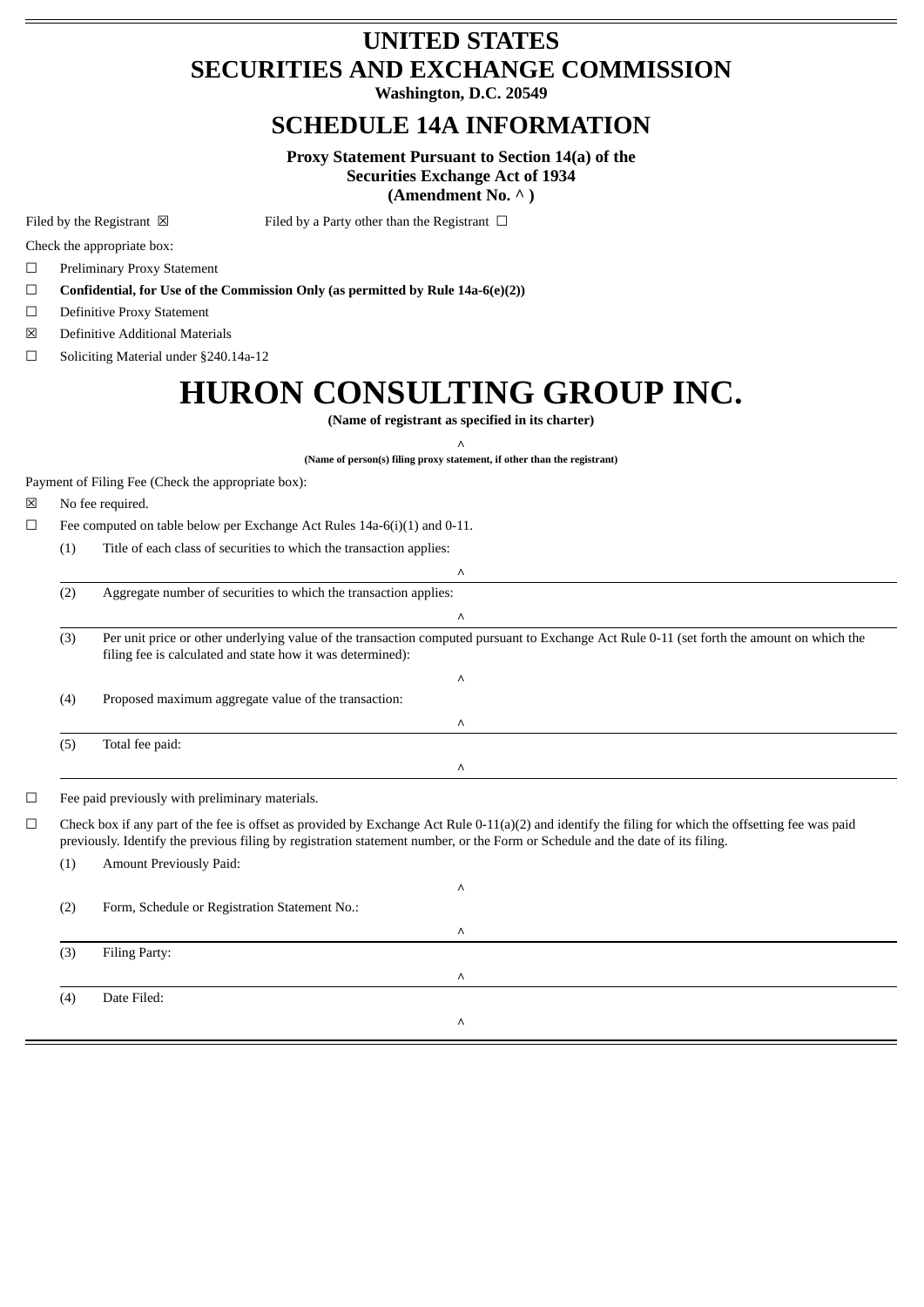#### **HURON CONSULTING GROUP INC. ADDITIONAL INFORMATION REGARDING THE ANNUAL MEETING OF STOCKHOLDERS**

The following Notice of Change of Location relates to the proxy statement (the  $\Box$ Proxy Statement $\Box$ ) of Huron Consulting Group Inc. (the  $\Box$ Company $\Box$ ), dated March 26, 2020, furnished to stockholders of the Company in connection with the solicitation of proxies by the Board of Directors for use at the Annual Meeting of Shareholders to be held on May 8, 2020 at 11:00 a.m. Central Time. This supplement to the Proxy Statement is being filed with the Securities and Exchange Commission and is being made available to stockholders on or about April 17, 2020.

### **THE NOTICE SHOULD BE READ IN CONJUNCTION WITH THE PROXY STATEMENT. EXCEPT AS AMENDED OR SUPPLEMENTED BY THE INFORMATION CONTAINED IN THIS SUPPLEMENT, ALL INFORMATION SET FORTH IN THE PROXY STATEMENT CONTINUES TO APPLY AND SHOULD BE CONSIDERED IN VOTING YOUR SHARES.**

### **NOTICE OF CHANGE OF LOCATION OF ANNUAL MEETING OF STOCKHOLDERS TO BE HELD ON FRIDAY, MAY 8, 2020**

#### Dear Stockholders,

In response to the public health impact of the COVID-19 pandemic, NOTICE IS HEREBY GIVEN that the location of the 2020 Annual Meeting of Stockholders (the  $\Box$ Annual Meeting $\Box$ ) has been changed. As previously announced, the Annual Meeting will be held on Friday, May 8, 2020 at 11:00 a.m. Central Time; however, in light of public health concerns regarding COVID-19, the Annual Meeting has been changed from an in-person meeting to a virtual-only meeting via live audio webcast. You will not be able to attend the Annual Meeting in person.

To access the Annual Meeting, please go to: http://www.meetingcenter.io/206572523. You will be required to enter your control number and the meeting password, HURN2020, to be deemed present and to have the ability to vote during the Annual Meeting. Your control number can be found on your proxy card or notice, or the email you previously received.

Stockholders of record as of the close of business on March 11, 2020, the record date, or their legal proxy holders are entitled to participate in the Annual Meeting. If you hold your shares through an intermediary, such as a bank or broker, you must register in advance to attend the Annual Meeting. To register, you must submit proof of your proxy power (legal proxy) reflecting your holdings along with your name and email address to Computershare Requests. Requests for registration must be labeled as  $\Box$ Legal Proxy $\Box$  and be received no later than 5:00 p.m. Eastern Time three days prior to the meeting. You will receive a confirmation email from Computershare of your registration. Such requests for registration should be directed to Computershare by email by forwarding the email from your broker, or attaching an image of your legal proxy, to legalproxy@computershare.com.

Whether or not you plan to attend the Annual Meeting, the Company encourages you to vote and submit your proxy in advance of the Annual Meeting by one of the methods described in the proxy materials for the Annual Meeting. The proxy materials that have been previously distributed will not be updated to reflect the change in location and may continue to be used to vote your shares in connection with the Annual Meeting.

By Order of the Board of Directors

/s/ Ernest W. Torain, Jr. Ernest W. Torain, Jr. Executive Vice President, General Counsel and Corporate Secretary

April 17, 2020

**Important Notice Regarding the Availability of Proxy Materials for the Stockholder Meeting to be Held on May 8, 2020**

**The Proxy Statement and Annual Report to Stockholders are available at www.edocumentview.com/HURN**